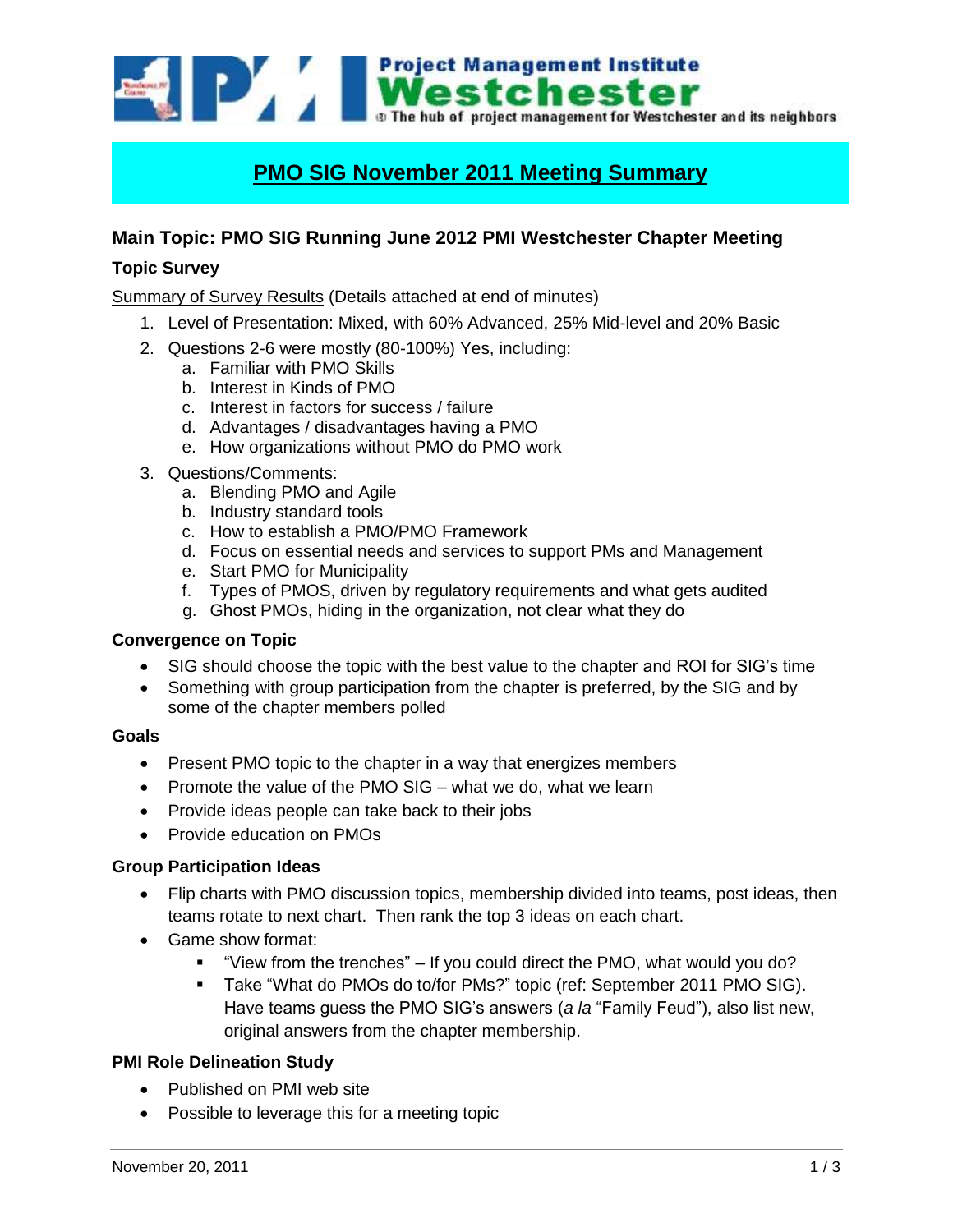

**Next SIG meeting will return to discussing a PMO SIG topic. We will start with a brief (15 minute) discussion for planning the June chapter meeting, followed by a SIG topic discussion.**

## **Future Topics to Consider**

- 1. PMO Best Practices to support learning and process improvement within project teams
- 2. Coordination to roll out Agile in your organization
- 3. Defining the Role of the PMO
- 4. Looking at the PMO from the Outside
- 5. Supporting Organizational Decisions
- 6. PMO Governance and Portfolios
- 7. PMO Resources Templates, Websites, etc.
- 8. Client Cultures
- 9. The PMO and Cross Organizational Matrix Management
- 10. Model PMO Job Descriptions (Maude Fribourg has sample, find others)
- 11. Keeping PMOs Active *ref: June 2011 PMO SIG minutes*
- 12. PMO Current and Future *ref: June 2011 PMO SIG minutes*
- 13. PMO Practices vs. Upper Management *ref: June 2011 PMO SIG minutes*
- 
- 
- 14. PMO Promotion in the Academic World *ref: June 2011 PMO SIG minutes*
- 15. Lifecycle of a PMO, how to start one and pitfalls at different stages of the lifecycle
- 16. Trend for PMOs toward coaching role *ref: Charlene Draine, November 2011*
	-

Attending: Adella Rosenthal, Daniel Walsh, David Morgen, David Rabinowitz, Jason Fox, Louis Kural, Marlo Moss, Mayra Rodriguez, Richard Loeb

Guest: Charlene Draine, Cheetah Learning

November 8, 2011 **Chair: David Morgen, PMP** 7:45 – 8:45 PM *davemorgen@hotmail.com* Scribe: Jason Fox, PMP *jpjfox@gmail.com*